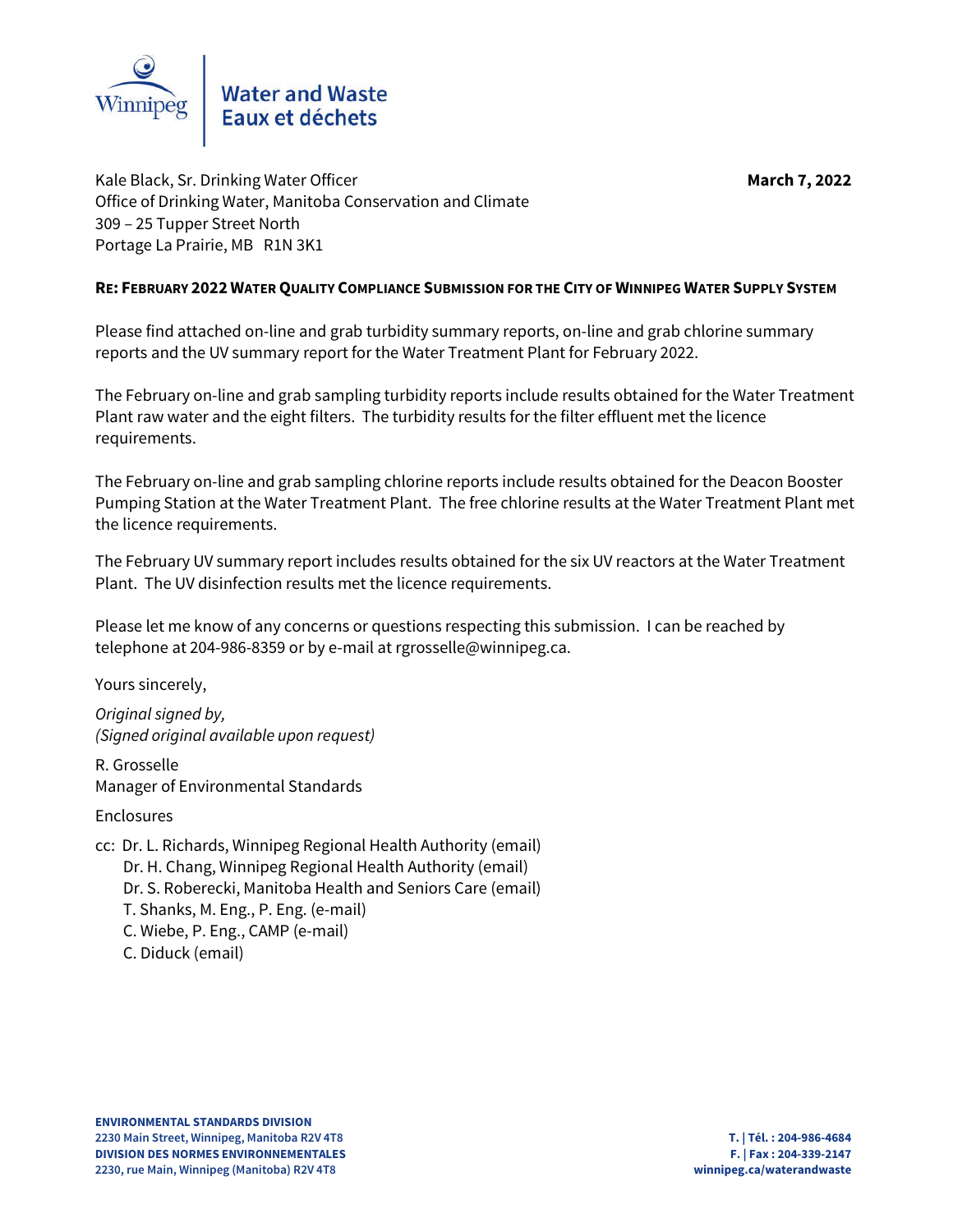

# **CITY OF WINNIPEG** WATER WATER WATER WATER WATER System Code: 252.00

# WATER SERVICES

WATER AND WASTE DEPARTMENT Licence Number: **PWS-09-412-02** 

|                                                     | WATER TREATMENT PLANT TURBIDITY ON-LINE MONITORING REPORT<br>February 2022 Turbidity (NTU) |                |           |           |      |           |      |           |           |           |      |           |      |           |      |           |                                                                                                               |           |
|-----------------------------------------------------|--------------------------------------------------------------------------------------------|----------------|-----------|-----------|------|-----------|------|-----------|-----------|-----------|------|-----------|------|-----------|------|-----------|---------------------------------------------------------------------------------------------------------------|-----------|
|                                                     |                                                                                            |                |           |           |      |           |      |           |           |           |      |           |      |           |      |           |                                                                                                               |           |
|                                                     |                                                                                            | Raw            |           | Filter #1 |      | Filter #2 |      | Filter #3 |           | Filter #4 |      | Filter #5 |      | Filter #6 |      | Filter #7 |                                                                                                               | Filter #8 |
|                                                     | Date                                                                                       | Avg            | Avg       | Max       | Avg  | Max       | Avg  | Max       | Avg       | Max       | Avg  | Max       | Avg  | Max       | Avg  | Max       | Avg                                                                                                           | Max       |
|                                                     | 1/02/2022                                                                                  | 0.80           | 0.04      | 0.08      | 0.06 | 0.08      | 0.10 | 0.13      | 0.02      | 0.06      | 0.06 | 0.09      | 0.05 | 0.09      | 0.04 | 0.08      | 0.04                                                                                                          | 0.09      |
|                                                     | 2/02/2022                                                                                  | 0.80           | 0.05      | 0.07      | 0.05 | 0.09      | 0.07 | 0.13      | 0.04      | 0.06      | 0.09 | 0.13      | 0.05 | 0.11      | 0.03 | 0.09      | 0.04                                                                                                          | 0.08      |
|                                                     | 3/02/2022                                                                                  | 0.79           | 0.05      | 0.09      | 0.04 | 0.09      | 0.07 | 0.14      | 0.03      | 0.06      | 0.07 | 0.14      | 0.07 | 0.12      | 0.03 | 0.06      | 0.07                                                                                                          | 0.10      |
|                                                     | 4/02/2022                                                                                  | 0.79           | 0.04      | 0.08      | 0.05 | 0.07      | 0.12 | 0.13      | 0.02      | 0.06      | 0.06 | 0.11      | 0.06 | 0.11      | 0.04 | 0.09      | 0.04                                                                                                          | 0.10      |
|                                                     | 5/02/2022                                                                                  | 0.78           | 0.78      | 0.06      | 0.05 | 0.09      | 0.09 | 0.19      | 0.03      | 0.05      | 0.10 | 0.13      | 0.05 | 0.11      | 0.03 | 0.08      | 0.04                                                                                                          | 0.10      |
|                                                     | 6/02/2022                                                                                  | 0.78           | <b>OL</b> | OL        | 0.06 | 0.10      | 0.12 | 0.17      | 0.04      | 0.06      | 0.09 | 0.13      | 0.07 | 0.14      | 0.04 | 0.08      | 0.06                                                                                                          | 0.08      |
|                                                     | 7/02/2022                                                                                  | 0.77           | OL        | OL        | 0.06 | 0.11      | 0.14 | 0.19      | 0.04      | 0.06      | 0.09 | 0.14      | 0.07 | 0.09      | 0.03 | 0.07      | 0.07                                                                                                          | 0.10      |
|                                                     | 8/02/2022                                                                                  | 0.75           | <b>OL</b> | <b>OL</b> | 0.07 | 0.12      | 0.13 | 0.21      | 0.04      | 0.07      | 0.09 | 0.14      | 0.07 | 0.11      | 0.04 | 0.05      | 0.06                                                                                                          | 0.10      |
|                                                     | 9/02/2022                                                                                  | 0.88           | OL        | OL        | 0.05 | 0.10      | 0.04 | 0.20      | 0.02      | 0.05      | 0.06 | 0.11      | 0.04 | 0.11      | 0.03 | 0.07      | 0.03                                                                                                          | 0.08      |
|                                                     | 10/02/2022                                                                                 | 0.73           | <b>OL</b> | <b>OL</b> | 0.07 | 0.12      | 0.02 | 0.06      | 0.03      | 0.05      | 0.06 | 0.11      | 0.05 | 0.10      | 0.03 | 0.07      | 0.04                                                                                                          | 0.06      |
|                                                     | 11/02/2022                                                                                 | 0.71           | OL        | OL        | 0.08 | 0.13      | 0.01 | 0.04      | 0.02      | 0.05      | 0.08 | 0.12      | 0.05 | 0.07      | 0.03 | 0.07      | 0.05                                                                                                          | 0.08      |
|                                                     | 12/02/2022                                                                                 | 0.70           | <b>OL</b> | <b>OL</b> | 0.09 | 0.13      | 0.02 | 0.05      | 0.03      | 0.06      | 0.08 | 0.12      | 0.06 | 0.09      | 0.03 | 0.05      | 0.04                                                                                                          | 0.08      |
|                                                     | 13/02/2022                                                                                 | 0.70           | 0.07      | 0.12      | 0.08 | 0.10      | 0.01 | 0.02      | 0.02      | 0.05      | 0.07 | 0.11      | 0.05 | 0.09      | 0.04 | 0.06      | 0.04                                                                                                          | 0.08      |
|                                                     | 14/02/2022                                                                                 | 0.69           | 0.07      | 0.12      | 0.10 | 0.14      | 0.01 | 0.05      | 0.02      | 0.04      | 0.08 | 0.11      | 0.05 | 0.09      | 0.04 | 0.07      | 0.04                                                                                                          | 0.08      |
|                                                     | 15/02/2022                                                                                 | 0.68           | 0.07      | 0.15      | 0.10 | 0.15      | 0.02 | 0.05      | 0.03      | 0.05      | 0.07 | 0.12      | 0.05 | 0.08      | 0.04 | 0.07      | 0.05                                                                                                          | 0.07      |
|                                                     | 16/02/2022                                                                                 | 0.71           | 0.07      | 0.14      | 0.07 | 0.16      | 0.02 | 0.06      | 0.00      | 0.05      | 0.03 | 0.16      | 0.04 | 0.10      | 0.03 | 0.06      | 0.03                                                                                                          | 0.10      |
|                                                     | 17/02/2022                                                                                 | 0.65           | 0.11      | 0.18      | 0.12 | 0.20      | 0.05 | 0.09      | OL        | OL        | 0.10 | 0.15      | 0.06 | 0.12      | 0.05 | 0.09      | 0.05                                                                                                          | 0.11      |
|                                                     | 18/02/2022                                                                                 | 0.64           | 0.10      | 0.14      | 0.07 | 0.19      | 0.04 | 0.14      | <b>OL</b> | <b>OL</b> | 0.12 | 0.18      | 0.06 | 0.10      | 0.05 | 0.09      | 0.05                                                                                                          | 0.09      |
|                                                     | 19/02/2022                                                                                 | 0.63           | 0.07      | 0.13      | 0.04 | 0.10      | 0.02 | 0.06      | OL        | OL        | 0.10 | 0.17      | 0.05 | 0.08      | 0.04 | 0.24      | 0.05                                                                                                          | 0.09      |
|                                                     | 20/02/2022                                                                                 | 0.62           | 0.08      | 0.10      | 0.05 | 0.11      | 0.01 | 0.06      | <b>OL</b> | <b>OL</b> | 0.11 | 0.17      | 0.06 | 0.10      | 0.04 | 0.08      | 0.05                                                                                                          | 0.09      |
|                                                     | 21/02/2022                                                                                 | 0.61           | 0.09      | 0.14      | 0.04 | 0.06      | 0.02 | 0.04      | 0.01      | 0.08      | 0.10 | 0.17      | 0.06 | 0.11      | 0.04 | 0.05      | 0.05                                                                                                          | 0.09      |
|                                                     | 22/02/2022                                                                                 | 0.60           | 0.06      | 0.14      | 0.05 | 0.10      | 0.01 | 0.05      | 0.03      | 0.05      | 0.10 | 0.15      | 0.05 | 0.10      | 0.04 | 0.08      | 0.04                                                                                                          | 0.09      |
|                                                     | 23/02/2022                                                                                 | 0.58           | 0.06      | 0.13      | 0.03 | 0.09      | 0.01 | 0.05      | 0.03      | 0.05      | 0.12 | 0.17      | 0.06 | 0.08      | 0.03 | 0.07      | 0.05                                                                                                          | 0.07      |
|                                                     | 24/02/2022                                                                                 | 0.58           | 0.09      | 0.11      | 0.03 | 0.11      | 0.01 | 0.02      | 0.02      | 0.08      | 0.05 | 0.17      | 0.07 | 0.10      | 0.03 | 0.05      | 0.04                                                                                                          | 0.09      |
|                                                     | 25/02/2022                                                                                 | 0.58           | 0.05      | 0.11      | 0.03 | 0.06      | 0.00 | 0.04      | 0.02      | 0.04      | 0.04 | 0.08      | 0.05 | 0.10      | 0.04 | 0.09      | 0.04                                                                                                          | 0.08      |
|                                                     | 26/02/2022                                                                                 | 0.56           | 0.04      | 0.10      | 0.03 | 0.06      | 0.00 | 0.02      | 0.03      | 0.05      | 0.05 | 0.07      | 0.04 | 0.09      | 0.03 | 0.06      | 0.04                                                                                                          | 0.06      |
|                                                     | 27/02/2022                                                                                 | 0.55           | 0.06      | 0.07      | 0.02 | 0.07      | 0.00 | 0.00      | 0.02      | 0.05      | 0.03 | 0.08      | 0.07 | 0.09      | 0.02 | 0.06      | 0.05                                                                                                          | 0.08      |
|                                                     | 28/02/2022                                                                                 | 0.54           | 0.05      | 0.09      | 0.03 | 0.04      | 0.00 | 0.03      | 0.02      | 0.03      | 0.03 | 0.07      | 0.05 | 0.10      | 0.04 | 0.05      | 0.03                                                                                                          | 0.08      |
|                                                     | Total Number of Measurements Taken, A:                                                     |                |           | 7502      |      | 10576     |      | 9790      |           | 9025      |      | 12465     |      | 12686     |      | 12557     |                                                                                                               | 13725     |
|                                                     | Turbidity Standard for Monitoring Location (NTU):                                          |                |           | 0.3       |      | 0.3       |      | 0.3       |           | 0.3       |      | 0.3       |      | 0.3       |      | 0.3       |                                                                                                               | 0.3       |
|                                                     | Number of Measurements Meeting Standard, B:                                                |                |           | 7502      |      | 10576     |      | 9790      |           | 9025      |      | 12465     |      | 12686     |      | 12557     |                                                                                                               | 13725     |
| Compliance with Turbidity Standard, C = B/A X 100%: |                                                                                            | $OL = Offline$ |           | 100.000%  |      | 100.000%  |      | 100.000%  |           | 100.000%  |      | 100.000%  |      | 100.000%  |      | 100.000%  |                                                                                                               | 100.000%  |
|                                                     |                                                                                            |                |           |           |      |           |      |           |           |           |      |           |      |           |      |           | File Path: N:\Water Treatment Branch\Administration\Reports\Regulatory Submissions\Turbidity\2022\02-February |           |
|                                                     |                                                                                            |                |           |           |      |           |      |           |           |           |      |           |      |           |      |           |                                                                                                               |           |

Submitted By (Print): **Bubmitted By (Print): Signature: Signature:** 

D.Merredew Original signed by D.Merredew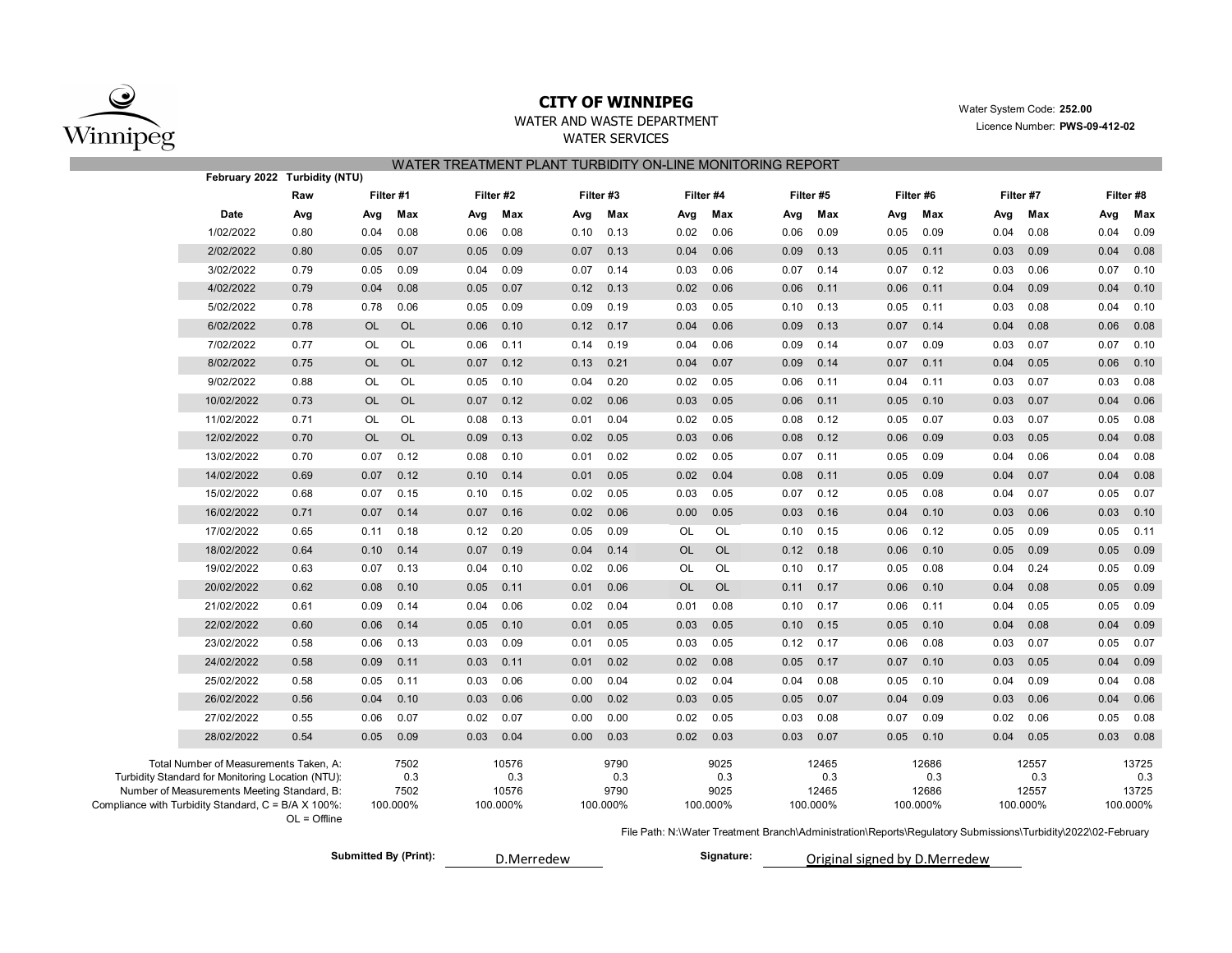

Water and Waste<br>Eaux et déchets

#### CITY OF WINNIPEG WATER AND WASTE DEPARTMENT ENVIRONMENTAL STANDARDS DIVISION

|                                                          | <b>WATER TREATMENT PLANT TURBIDITY GRAB MONITORING REPORT</b> |                  |      |                 |      |                     |      |                 |      |                 |      |                 |      |          |      |                 |      |                 |
|----------------------------------------------------------|---------------------------------------------------------------|------------------|------|-----------------|------|---------------------|------|-----------------|------|-----------------|------|-----------------|------|----------|------|-----------------|------|-----------------|
| Water System Code: 252.00                                |                                                               |                  |      |                 |      |                     |      |                 |      | Turbidity (NTU) |      |                 |      |          |      |                 |      |                 |
| <b>Licence No. PWS-09-412-02</b>                         |                                                               |                  |      |                 |      |                     |      |                 |      |                 |      |                 |      |          |      |                 |      |                 |
| <b>Date</b>                                              |                                                               | <b>Raw Water</b> |      | <b>Filter 1</b> |      | Filter <sub>2</sub> |      | <b>Filter 3</b> |      | <b>Filter 4</b> |      | <b>Filter 5</b> |      | Filter 6 |      | <b>Filter 7</b> |      | <b>Filter 8</b> |
|                                                          | Grab                                                          | Analyser         | Grab | Analyser        | Grab | Analyser            | Grab | Analyser        | Grab | Analyser        | Grab | Analyser        | Grab | Analyser | Grab | Analyser        | Grab | Analyser        |
| 01-Feb-2022                                              | 0.69                                                          | 0.79             | 0.07 | 0.05            | 0.08 | 0.07                | 0.08 | 0.11            | 0.07 | 0.04            | 0.08 | 0.09            | 0.10 | 0.09     | 0.11 | 0.05            | 0.12 | 0.08            |
| 02-Feb-2022                                              | 0.74                                                          | 0.84             | 0.08 | 0.07            | 0.11 | 0.09                | 0.10 | 0.12            | 0.08 | 0.04            | 0.10 | 0.12            | 0.10 | 0.08     | 0.13 | 0.07            | 0.09 | 0.06            |
| 03-Feb-2022                                              | 0.63                                                          | 0.76             | 0.08 | 0.08            | 0.11 | 0.10                | 0.07 | 0.11            | 0.10 | 0.05            | 0.08 | 0.09            | 0.09 | 0.08     | 0.09 | 0.04            | 0.09 | 0.06            |
| 0.68<br>04-Feb-2022                                      |                                                               | 0.77             | 0.10 | 0.09            | 0.07 | 0.06                | 0.08 | 0.12            | 0.07 | 0.03            | 0.08 | 0.11            | 0.11 | 0.11     | 0.09 | 0.04            | 0.09 | 0.07            |
| 05-Feb-2022<br>ns                                        |                                                               | ns               | ns   | ns              | ns   | ns                  | ns   | ns              | ns   | ns              | ns   | ns              | ns   | ns       | ns   | ns              | ns   | ns              |
| 06-Feb-2022<br>ns                                        |                                                               | ns               | ns   | ns              | ns   | ns                  | ns   | ns              | ns   | ns              | ns   | ns              | ns   | ns       | ns   | ns              | ns   | ns              |
| 07-Feb-2022                                              | 0.71                                                          | 0.74             | o/l  | o/l             | 0.07 | 0.06                | 0.07 | 0.15            | 0.08 | 0.05            | 0.09 | 0.12            | 0.10 | 0.09     | 0.09 | 0.04            | 0.09 | 0.07            |
| 08-Feb-2022                                              | 0.65                                                          | 0.74             | o/l  | o/l             | 0.09 | 0.08                | 0.08 | 0.17            | 0.09 | 0.05            | 0.07 | 0.11            | 0.09 | 0.08     | 0.08 | 0.03            | 0.09 | 0.07            |
| 09-Feb-2022                                              | 0.63                                                          | 0.73             | o/l  | o/l             | 0.09 | 0.09                | 0.09 | 0.03            | 0.07 | 0.04            | 0.08 | 0.11            | 0.10 | 0.10     | 0.09 | 0.04            | 0.07 | 0.06            |
| 10-Feb-2022                                              | 0.65                                                          | 0.78             | o/l  | o/l             | 0.11 | 0.11                | 0.09 | 0.02            | 0.08 | 0.04            | 0.10 | 0.09            | 0.08 | 0.05     | 0.07 | 0.03            | 0.08 | 0.04            |
| 11-Feb-2022                                              | 0.58                                                          | 0.69             | O/l  | o/l             | 0.08 | 0.08                | 0.08 | < 0.02          | 0.09 | 0.04            | 0.09 | 0.10            | 0.08 | 0.06     | 0.07 | 0.03            | 0.09 | 0.05            |
| 12-Feb-2022                                              | ns                                                            | ns               | ns   | ns              | ns   | ns                  | ns   | ns              | ns   | ns              | ns   | ns              | ns   | ns       | ns   | ns              | ns   | ns              |
| 13-Feb-2022                                              | ns                                                            | ns               | ns   | ns              | ns   | ns                  | ns   | ns              | ns   | ns              | ns   | ns              | ns   | ns       | ns   | ns              | ns   | ns              |
| 14-Feb-2022                                              | 0.57                                                          | 0.66             | 0.13 | 0.08            | 0.09 | 0.12                | 0.10 | 0.03            | 0.07 | 0.03            | 0.08 | 0.10            | 0.10 | 0.06     | 0.08 | 0.04            | 0.07 | 0.04            |
| 15-Feb-2022                                              | 0.57                                                          | 0.66             | 0.08 | 0.08            | 0.09 | 0.11                | 0.08 | 0.02            | 0.09 | 0.04            | 0.09 | 0.09            | 0.08 | 0.06     | 0.07 | 0.03            | 0.08 | 0.05            |
| 16-Feb-2022                                              | 0.54                                                          | 0.65             | 0.13 | 0.12            | 0.14 | 0.15                | 0.13 | 0.05            | o/l  | o/l             | 0.09 | 0.09            | 0.11 | 0.08     | 0.09 | 0.04            | 0.09 | 0.05            |
| 17-Feb-2022                                              | 0.54                                                          | 0.63             | 0.11 | 0.11            | 0.13 | 0.16                | 0.15 | 0.06            | o/l  | o/l             | 0.10 | 0.12            | 0.09 | 0.07     | 0.10 | 0.05            | 0.08 | 0.05            |
| 18-Feb-2022                                              | 0.56                                                          | 0.63             | 0.14 | 0.13            | 0.13 | 0.15                | 0.12 | 0.03            | o/l  | o/l             | 0.15 | 0.16            | 0.10 | 0.08     | 0.09 | 0.04            | 0.10 | 0.06            |
| 19-Feb-2022                                              | ns                                                            | ns               | ns   | ns              | ns   | ns                  | ns   | ns              | ns   | ns              | ns   | ns              | ns   | ns       | ns   | ns              | ns   | ns              |
| 20-Feb-2022                                              | ns                                                            | ns               | ns   | ns              | ns   | ns                  | ns   | ns              | ns   | ns              | ns   | ns              | ns   | ns       | ns   | ns              | ns   | ns              |
| 21-Feb-2022                                              | ns                                                            | ns               | ns   | ns              | ns   | ns                  | ns   | ns              | ns   | ns              | ns   | ns              | ns   | ns       | ns   | ns              | ns   | ns              |
| 22-Feb-2022                                              | 0.54                                                          | 0.58             | 0.15 | 0.13            | 0.12 | 0.07                | 0.12 | 0.03            | 0.10 | 0.04            | 0.09 | 0.15            | 0.08 | 0.07     | 0.10 | 0.05            | 0.07 | 0.05            |
| 23-Feb-2022                                              | 0.51                                                          | 0.59             | 0.09 | 0.10            | 0.12 | 0.07                | 0.09 | < 0.02          | 0.13 | 0.06            | 0.09 | 0.15            | 0.09 | 0.08     | 0.11 | 0.06            | 0.08 | 0.05            |
| 24-Feb-2022                                              | 0.50                                                          | 0.58             | 0.10 | 0.09            | 0.09 | 0.05                | 0.10 | < 0.02          | 0.07 | 0.02            | 0.15 | 0.18            | 0.10 | 0.09     | 0.08 | 0.03            | 0.10 | 0.07            |
| 25-Feb-2022                                              | 0.52                                                          | 0.56             | 0.08 | 0.08            | 0.09 | 0.04                | 0.10 | < 0.02          | 0.08 | 0.03            | 0.08 | 0.07            | 0.10 | 0.08     | 0.09 | 0.04            | 0.08 | 0.05            |
| 26-Feb-2022                                              | ns                                                            | ns               | ns   | ns              | ns   | ns                  | ns   | ns              | ns   | ns              | ns   | ns              | ns   | ns       | ns   | ns              | ns   | ns              |
| 27-Feb-2022                                              | ns                                                            | ns               | ns   | ns              | ns   | ns                  | ns   | ns              | ns   | ns              | ns   | ns              | ns   | ns       | ns   | ns              | ns   | ns              |
| 28-Feb-2022                                              | 0.49                                                          | 0.54             | 0.10 | 0.09            | 0.09 | 0.04                | 0.10 | < 0.02          | 0.07 | 0.02            | 0.07 | 0.05            | 0.09 | 0.09     | 0.07 | 0.03            | 0.09 | 0.07            |
| Total number of measurements taken, A:                   |                                                               |                  |      |                 |      |                     | 19   |                 | 16   |                 | 19   |                 | 19   |          | 19   |                 | 19   |                 |
| <b>Turbidity Standard for Monitoring Location (NTU):</b> |                                                               |                  | 0.30 |                 | 0.30 |                     | 0.30 |                 | 0.30 |                 | 0.30 |                 | 0.30 |          | 0.30 |                 | 0.30 |                 |
| Number of measurements meeting standard, B:              | 14                                                            |                  | 19   |                 | 19   |                     | 16   |                 | 19   |                 | 19   |                 | 19   |          | 19   |                 |      |                 |
| Compliance with Turbidity Standard, C= B/A X 100%:       |                                                               | 100%             |      | 100%            |      | 100%                |      | 100%            |      | 100%            |      | 100%            |      | 100%     |      | 100%            |      |                 |

na: not analyzed nr: no result ns: no sample o/l: offline im: instrument maintenance

**Comments:**

**Report Date:**

3-Mar-2022

Filter 1 – offline for maintenance from February 5 at 5:41pm until February 13, 3:53am

Filter 4 – offline for maintenance from February 16 at 1:15am until February 21 at 12:42pm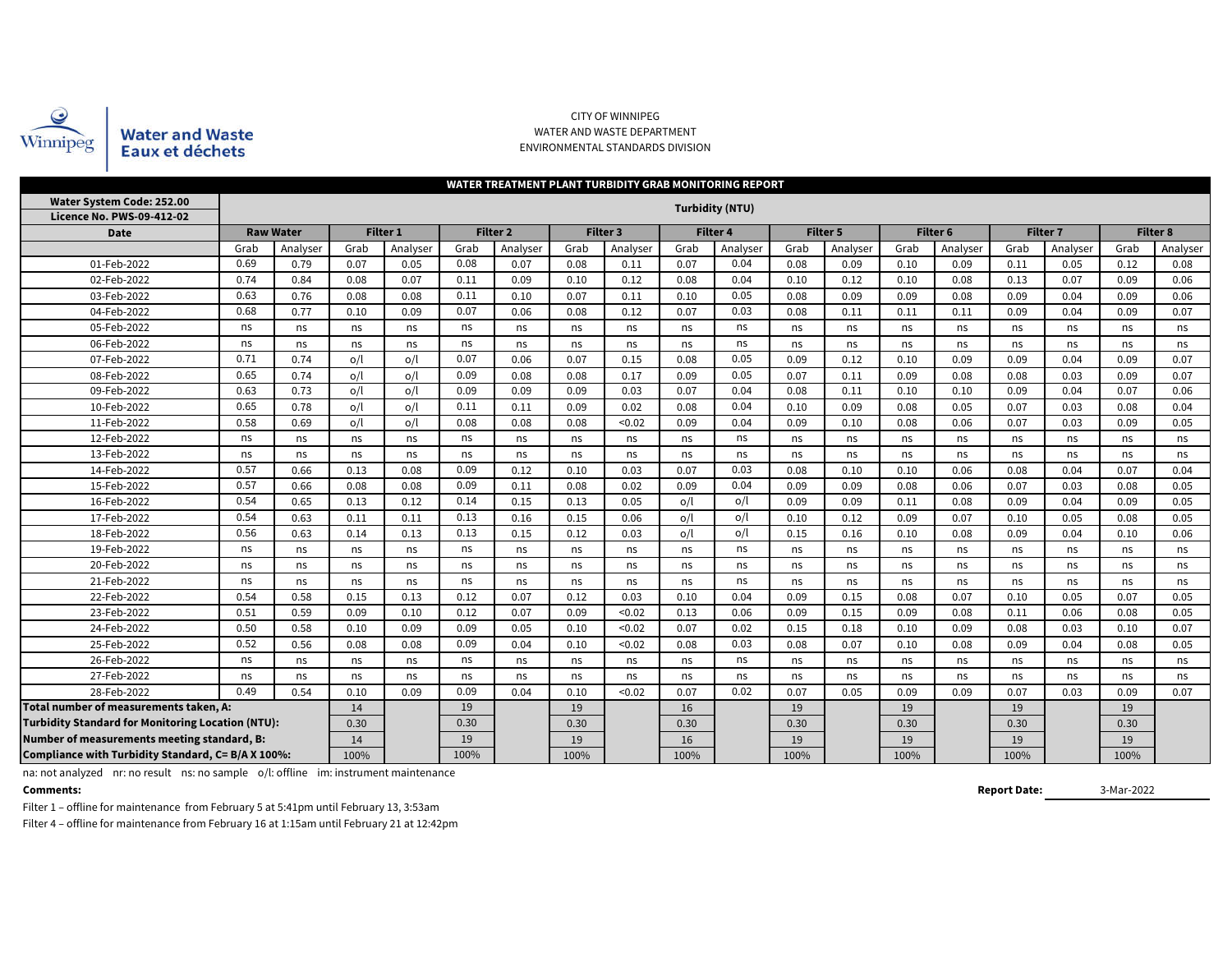

**City Of Winnipeg**

Water and Waste Department Water Services

## WATER TREATMENT PLANT FREE CHLORINE ON-LINE MONITORING REPORT

Deacon Booster Pumping Station

| Water System Code:     |
|------------------------|
| Licence Number:        |
| <b>Report Created:</b> |

Water System Code: **252.00** Licence Number: **PWS-09-412-02**

01 March 2022 **Report Period: February 2022** 

|                                             | <b>BRANCH1</b> | [mg/L]  | <b>BRANCH2</b><br>[mg/L] |         |  |  |
|---------------------------------------------|----------------|---------|--------------------------|---------|--|--|
| Date                                        | Average        | Minimum | Average                  | Minimum |  |  |
| 01/02/2022                                  | 1.16           | 1.07    | 1.07                     | 0.94    |  |  |
| 02/02/2022                                  | 1.23           | 1.15    | 1.08                     | 1.01    |  |  |
| 03/02/2022                                  | 1.26           | 1.18    | 1.13                     | 1.06    |  |  |
| 04/02/2022                                  | 1.25           | 1.18    | 1.17                     | 1.10    |  |  |
| 05/02/2022                                  | 1.30           | 1.20    | 1.21                     | 1.11    |  |  |
| 06/02/2022                                  | 1.24           | 1.12    | 1.17                     | 1.02    |  |  |
| 07/02/2022                                  | 1.22           | 1.14    | 1.18                     | 1.07    |  |  |
| 08/02/2022                                  | 1.19           | 1.08    | 1.18                     | 1.10    |  |  |
| 09/02/2022                                  | 1.23           | 1.04    | 1.26                     | 1.11    |  |  |
| 10/02/2022                                  | 1.24           | 1.17    | 1.33                     | 1.24    |  |  |
| 11/02/2022                                  | 1.22           | 1.14    | 1.36                     | 1.30    |  |  |
| 12/02/2022                                  | 1.27           | 1.21    | 1.36                     | 1.28    |  |  |
| 13/02/2022                                  | 1.26           | 1.21    | 1.34                     | 1.26    |  |  |
| 14/02/2022                                  | 1.21           | 1.14    | 1.30                     | 1.23    |  |  |
| 15/02/2022                                  | 1.22           | 1.16    | 1.29                     | 1.22    |  |  |
| 16/02/2022                                  | 1.14           | 1.02    | 1.08                     | 0.96    |  |  |
| 17/02/2022                                  | 1.11           | 1.07    | 1.10                     | 0.98    |  |  |
| 18/02/2022                                  | 1.10           | 1.06    | 1.12                     | 1.05    |  |  |
| 19/02/2022                                  | 1.10           | 0.78    | 1.09                     | 0.75    |  |  |
| 20/02/2022                                  | 1.14           | 1.08    | 1.14                     | 1.09    |  |  |
| 21/02/2022                                  | 1.18           | 1.14    | 1.13                     | 1.01    |  |  |
| 22/02/2022                                  | 1.17           | 1.12    | 1.14                     | 1.08    |  |  |
| 23/02/2022                                  | 1.18           | 1.10    | 1.15                     | 1.10    |  |  |
| 24/02/2022                                  | 1.16           | 1.07    | 1.18                     | 1.10    |  |  |
| 25/02/2022                                  | 1.12           | 1.06    | 1.15                     | 1.06    |  |  |
| 26/02/2022                                  | 1.06           | 0.95    | 1.14                     | 1.08    |  |  |
| 27/02/2022                                  | 1.01           | 0.95    | 1.14                     | 1.06    |  |  |
| 28/02/2022                                  | 1.03           | 0.95    | 1.13                     | 1.07    |  |  |
|                                             |                |         |                          |         |  |  |
| Total Number of Measurements, A:            |                | 19440   |                          | 19440   |  |  |
| Minimum Free Chlorine Standard:             |                | 0.5     |                          | 0.5     |  |  |
| Number of Measurements Meeting Standard, B: |                | 19440   |                          | 19440   |  |  |
| COMPLIANCE, $C = B/A \times 100\%$ :        |                | 100.00  |                          | 100.00  |  |  |

File Path: N:\Water Treatment Branch\Administration\Reports\Regulatory Submissions\Chlorine\2022\02-February

Submitted By (Print): D. Merredew

Signature: Original signed by D.Merredew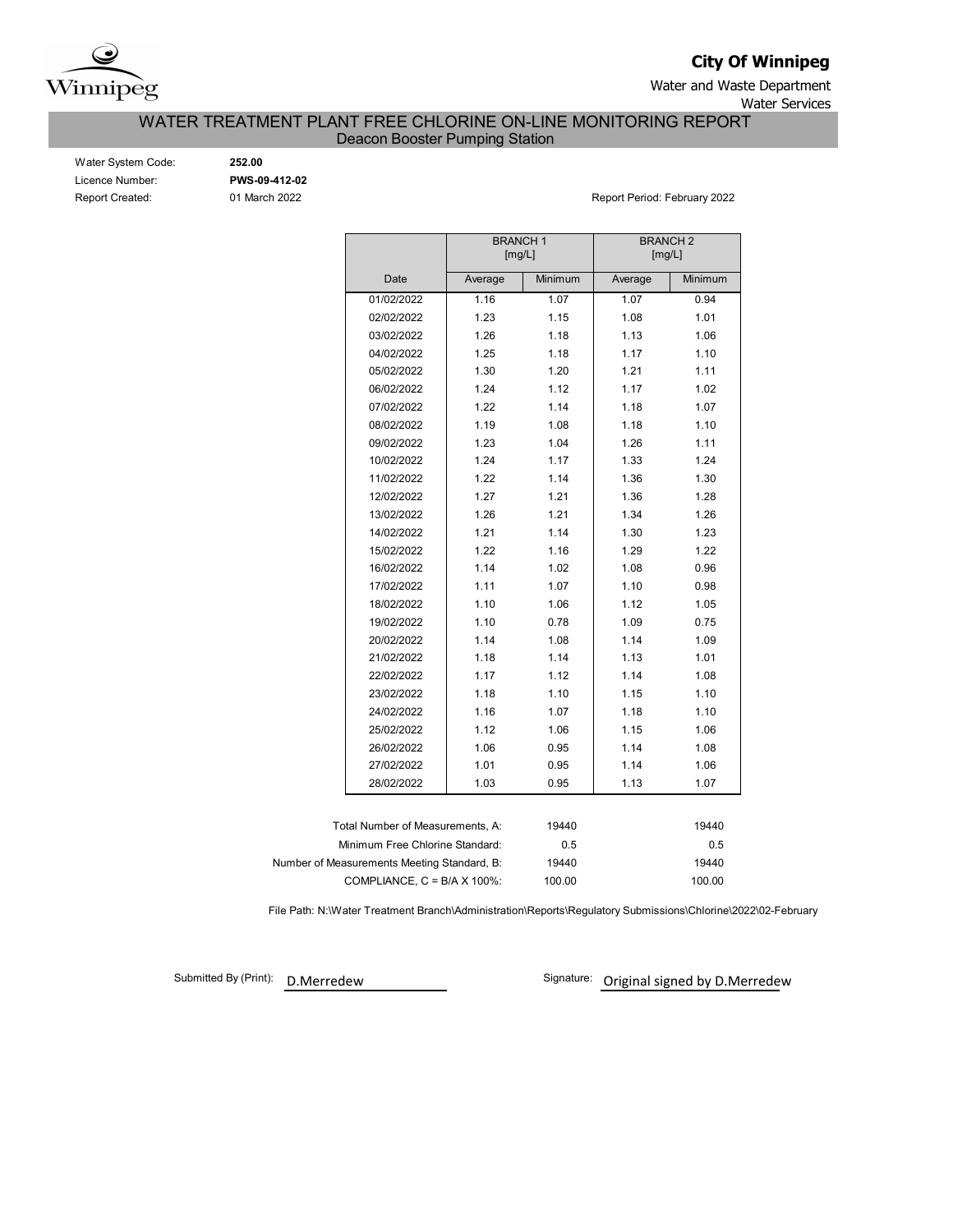

#### CITY OF WINNIPEG WATER AND WASTE DEPARTMENT ENVIRONMENTAL STANDARDS DIVISION

| WATER TREATMENT PLANT CHLORINE GRAB MONITORING REPORT         |          |                                                |                                 |          |                                                |                                 |  |  |  |  |  |  |  |
|---------------------------------------------------------------|----------|------------------------------------------------|---------------------------------|----------|------------------------------------------------|---------------------------------|--|--|--|--|--|--|--|
| Water System Code: 252.00<br><b>Licence No. PWS-09-412-02</b> |          | <b>Deacon Booster Pumping Station Branch 1</b> |                                 |          | <b>Deacon Booster Pumping Station Branch 2</b> |                                 |  |  |  |  |  |  |  |
| <b>Date</b>                                                   |          | Free Chlorine (mg/L)                           | <b>Total Chlorine</b><br>(mg/L) |          | Free Chlorine (mg/L)                           | <b>Total Chlorine</b><br>(mg/L) |  |  |  |  |  |  |  |
|                                                               | Analyser | Grab                                           | Grab                            | Analyser | Grab                                           | Grab                            |  |  |  |  |  |  |  |
| 01-Feb-2022                                                   | 1.15     | 1.14                                           | 1.36                            | 1.03     | 1.09                                           | 1.29                            |  |  |  |  |  |  |  |
| 02-Feb-2022                                                   | 1.25     | 1.21                                           | 1.43                            | 1.08     | 1.14                                           | 1.35                            |  |  |  |  |  |  |  |
| 03-Feb-2022                                                   | 1.24     | 1.25                                           | 1.44                            | 1.17     | 1.18                                           | 1.36                            |  |  |  |  |  |  |  |
| 04-Feb-2022                                                   | 1.27     | 1.26                                           | 1.44                            | 1.19     | 1.16                                           | 1.38                            |  |  |  |  |  |  |  |
| 05-Feb-2022                                                   | ns       | ns                                             | ns                              | ns       | ns                                             | ns                              |  |  |  |  |  |  |  |
| 06-Feb-2022                                                   | ns       | ns                                             | ns                              | ns       | ns                                             | ns                              |  |  |  |  |  |  |  |
| 07-Feb-2022                                                   | 1.24     | 1.17                                           | 1.40                            | 1.14     | 1.16                                           | 1.36                            |  |  |  |  |  |  |  |
| 08-Feb-2022                                                   | 1.19     | 1.18                                           | 1.40                            | 1.15     | 1.19                                           | 1.36                            |  |  |  |  |  |  |  |
| 09-Feb-2022                                                   | 1.15     | 1.15                                           | 1.39                            | 1.20     | 1.29                                           | 1.47                            |  |  |  |  |  |  |  |
| 10-Feb-2022                                                   | 1.25     | 1.26                                           | 1.49                            | 1.30     | 1.37                                           | 1.62                            |  |  |  |  |  |  |  |
| 11-Feb-2022                                                   | 1.21     | 1.18                                           | 1.41                            | 1.34     | 1.34                                           | 1.56                            |  |  |  |  |  |  |  |
| 12-Feb-2022                                                   | ns       | ns                                             | ns                              | ns       | ns                                             | ns                              |  |  |  |  |  |  |  |
| 13-Feb-2022                                                   | ns       | ns                                             | ns                              | ns       | ns                                             | ns                              |  |  |  |  |  |  |  |
| 14-Feb-2022                                                   | 1.21     | 1.18                                           | 1.43                            | 1.29     | 1.34                                           | 1.55                            |  |  |  |  |  |  |  |
| 15-Feb-2022                                                   | 1.25     | 1.22                                           | 1.48                            | 1.32     | 1.40                                           | 1.60                            |  |  |  |  |  |  |  |
| 16-Feb-2022                                                   | 1.16     | 1.11                                           | 1.37                            | 1.23     | 1.27                                           | 1.48                            |  |  |  |  |  |  |  |
| 17-Feb-2022                                                   | 1.11     | 1.07                                           | 1.32                            | 1.12     | 1.14                                           | 1.35                            |  |  |  |  |  |  |  |
| 18-Feb-2022                                                   | 1.06     | 1.08                                           | 1.31                            | 1.07     | 1.06                                           | 1.29                            |  |  |  |  |  |  |  |
| 19-Feb-2022                                                   | ns       | ns                                             | ns                              | ns       | ns                                             | ns                              |  |  |  |  |  |  |  |
| 20-Feb-2022                                                   | ns       | ns                                             | ns                              | ns       | ns                                             | ns                              |  |  |  |  |  |  |  |
| 21-Feb-2022                                                   | ns       | ns                                             | ns                              | ns       | ns                                             | ns                              |  |  |  |  |  |  |  |
| 22-Feb-2022                                                   | 1.19     | 1.19                                           | 1.40                            | 1.16     | 1.20                                           | 1.40                            |  |  |  |  |  |  |  |
| 23-Feb-2022                                                   | 1.16     | 1.18                                           | 1.40                            | 1.14     | 1.18                                           | 1.40                            |  |  |  |  |  |  |  |
| 24-Feb-2022                                                   | 1.18     | 1.21                                           | 1.43                            | 1.22     | 1.22                                           | 1.43                            |  |  |  |  |  |  |  |
| 25-Feb-2022                                                   | 1.08     | 1.10                                           | 1.31                            | 1.10     | 1.11                                           | 1.31                            |  |  |  |  |  |  |  |
| 26-Feb-2022                                                   | ns       | ns                                             | ns                              | ns       | ns                                             | ns                              |  |  |  |  |  |  |  |
| 27-Feb-2022                                                   | ns       | ns                                             | ns                              | ns       | ns                                             | ns                              |  |  |  |  |  |  |  |
| 28-Feb-2022                                                   | 1.01     | 1.03                                           | 1.26                            | 1.14     | 1.17                                           | 1.40                            |  |  |  |  |  |  |  |
| Total number of measurements taken, A:                        |          | 19                                             |                                 |          | 19                                             |                                 |  |  |  |  |  |  |  |
| Chlorine Standard for Monitoring Location (mg/L):             |          | 0.50                                           |                                 |          | 0.50                                           |                                 |  |  |  |  |  |  |  |
| Number of measurements meeting standard, B:                   |          | 19                                             |                                 |          | 19                                             |                                 |  |  |  |  |  |  |  |
| Compliance with Chlorine Standard, C= B/A X 100%:             |          | 100%                                           |                                 |          | 100%                                           |                                 |  |  |  |  |  |  |  |

na: not analyzed nr: no result ns: no sample o/l: offline im: instrument maintenance

**Comments:**

**Report Date:**

3-Mar-2022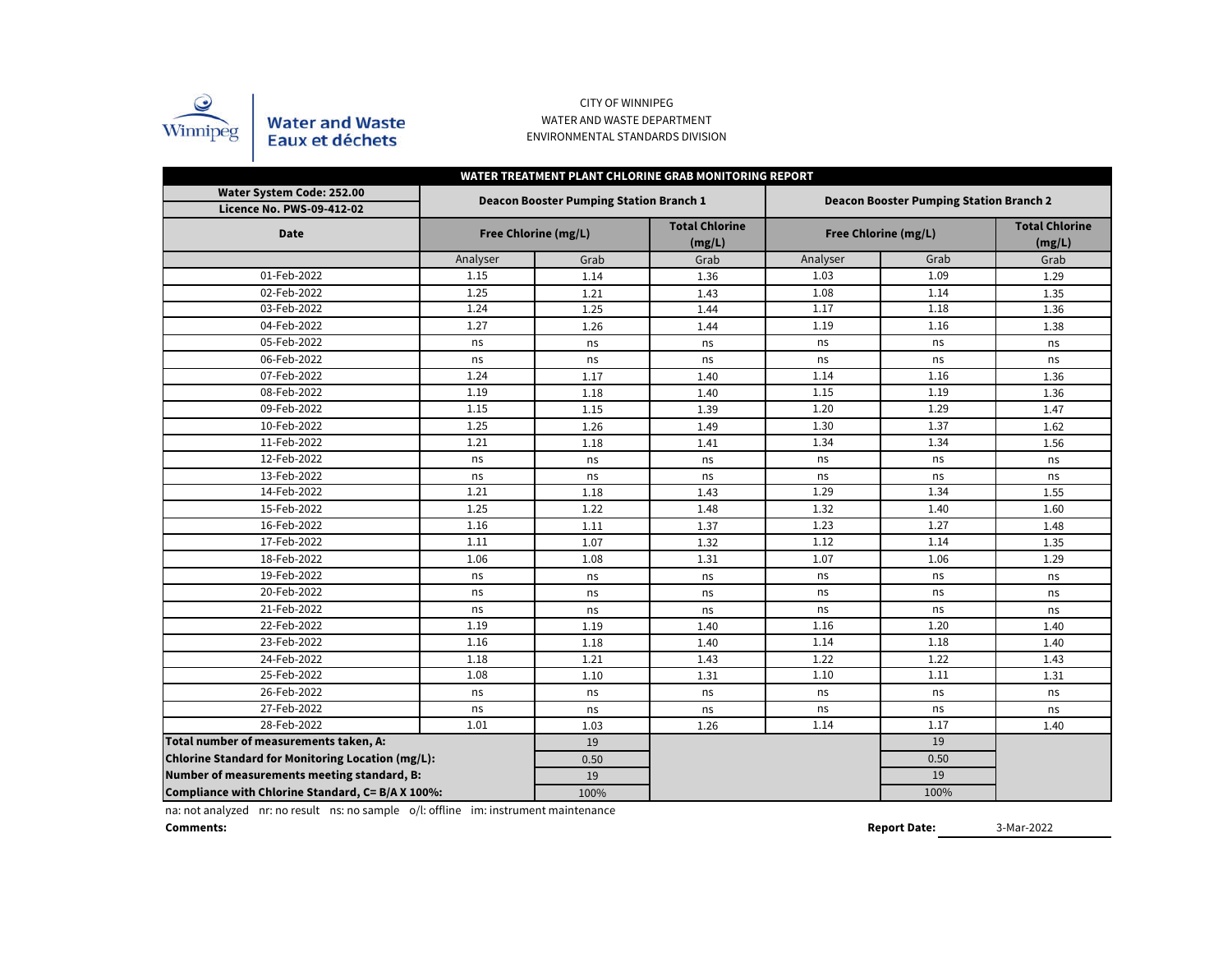

## **CITY OF WINNIPEG**

WATER AND WASTE DEPARTMENT Water System Code: **252.00** WATER SERVICES **EXAMPLE SERVICES Licence Number: PWS-09-412-02** 

WATER TREATMENT PLANT UV REPORT

Report Period: **February 2022** Report Created: **Tuesday, March 01, 2022**

|             | <b>UVR-D100A</b> |                   |         |         |           | <b>UVR-D200A</b>  |      |       | <b>UVR-D300A</b> |                   |        |                   | <b>UVR-D400A</b> |                  |        | <b>UVR-D500A</b> |           |                   |         | UVR-D600A |                  |                   |        | Total  |                   |       |         | % Volume           |                   |
|-------------|------------------|-------------------|---------|---------|-----------|-------------------|------|-------|------------------|-------------------|--------|-------------------|------------------|------------------|--------|------------------|-----------|-------------------|---------|-----------|------------------|-------------------|--------|--------|-------------------|-------|---------|--------------------|-------------------|
| Date        |                  | Water Volume [ML] |         |         |           | Water Volume [ML] |      |       |                  | Water Volume [ML] |        |                   |                  | Water Volume IML |        |                  |           | Water Volume [ML] |         |           |                  | Water Volume [ML] |        |        | Water Volume [ML] |       |         |                    | <b>Treated To</b> |
|             | Untreated        | Below             | To      | Total   | Untreated | <b>Below</b>      | To   | Total | <b>Jntreated</b> | Below             | To     | Total             | <b>Jntreated</b> | Below            | To     | Total            | Untreated | Below             | To      | Total     | <b>Jntreated</b> | Below             | To     | Total  | Untreated         | Below | To      | Total              | Dose              |
| 01/02/202   | 0.00             | 1.31              | 80.65   | 81.96   | 0.00      | 0.00              | 0.00 | 0.00  | 0.00             | 0.00              | 0.00   | 0.00              | 0.00             | 0.00             | 0.00   | 0.00             | 0.00      | 0.00              | 40.38   | 40.3      | 0.00             | 1.71              | 59.35  | 61.05  | 0.00              | 3.01  | 180.38  | 183.39             | 98.36             |
| 02/02/202   | 0.00             | 1.27              | 81.47   | 82.7    | 0.00      | 0.00              | 0.00 | 0.00  | 0.00             | 0.00              | 0.00   | 0.00              | 0.00             | 0.00             | 0.00   | 0.00             | 0.00      | 0.00              | 40.04   | 40.04     | 0.00             | 1.99              | 60.21  | 62.2   | 0.00              | 3.25  | 181.73  | 184.98             | 98.24             |
| 03/02/2022  | 0.00             | 1.03              | 81.70   | 82.73   | 0.00      | 0.00              | 0.00 | 0.00  | 0.00             | 0.00              | 0.00   | 0.00              | 0.00             | 0.00             | 0.00   | 0.00             | 0.00      | 0.00              | 39.70   | 39.70     | 0.00             | 1.92              | 60.61  | 62.52  | 0.00              | 2.95  | 182.01  | 184.96             | 98.40             |
| 04/02/2022  | 0.00             | 1.46              | 82.78   | 84.25   | 0.00      | 0.00              | 0.00 | 0.00  | 0.00             | 0.00              | 0.00   | 0.00              | 0.00             | 0.00             | 0.00   | 0.00             | 0.00      | 0.00              | 40.00   | 40.00     | 0.00             | 1.91              | 63.60  | 65.51  | 0.00              | 3.38  | 186.39  | 189.76             | 98.22             |
| 05/02/2022  | 0.00             | 1.36              | 83.65   | 85.0    | 0.00      | 0.00              | 0.00 | 0.00  | 0.00             | 0.00              | 0.00   | 0.00              | 0.00             | 0.00             | 0.00   | 0.00             | 0.00      | 0.00              | 40.38   | 40.3      | 0.00             | 2.14              | 64.48  | 66.6   | 0.00              | 3.49  | 188.51  | 192.00             | 98.18             |
| 06/02/2022  | 0.00             | 1.42              | 83.51   | 84.93   | 0.00      | 0.00              | 0.00 | 0.00  | 0.00             | 0.00              | 0.00   | 0.00              | 0.00             | 0.00             | 0.00   | 0.00             | 0.00      | 0.00              | 39.79   | 39.7      | 0.00             | 2.14              | 64.98  | 67.1   | 0.00              | 3.56  | 188.28  | 191.84             | 98.14             |
| 07/02/2022  | 0.00             | 1.18              | 81.78   | 82.95   | 0.00      | 0.00              | 2.57 | 2.5   | 0.00             | 0.00              | 0.00   | 0.00              | 0.00             | 0.00             | 0.00   | 0.00             | 0.00      | 0.00              | 39.58   | 39.58     | 0.00             | 2.26              | 67.01  | 69.28  | 0.00              | 3.44  | 190.94  | 194.37             | 98.23             |
| 08/02/2022  | 0.00             | 0.41              | 78.51   | 78.92   | 0.00      | 0.00              | 0.00 | 0.00  | 0.00             | 0.00              | 0.00   | 0.00              | 0.00             | 0.00             | 0.00   | 0.00             | 0.00      | 0.00              | 46.68   | 46.68     | 0.00             | 2.01              | 70.34  | 72.35  | 0.00              | 2.42  | 195.53  | 197.95             | 98.78             |
| 09/02/2022  | 0.00             | 0.30              | 44.11   | 44.4    | 0.00      | 0.00              | 0.00 | 0.00  | 0.00             | 0.00              | 0.00   | 0.00              | 0.00             | 0.00             | 15.79  | 15.79            | 0.00      | 0.00              | 37.89   | 37.89     | 0.00             | 0.61              | 18.63  | 19.24  | 0.00              | 0.91  | 116.42  | 117.33             | 99.22             |
| 10/02/2022  | 0.00             | 0.94              | 69.94   | 70.88   | 0.00      | 0.00              | 0.00 | 0.00  | 0.00             | 0.00              | 0.00   | 0.00              | 0.00             | 0.00             | 54.40  | 54.40            | 0.00      | 0.00              | 69.48   | 69.48     | 0.00             | 0.00              | 0.00   | 0.00   | 0.00              | 0.94  | 193.82  | 194.76             | 99.52             |
| 11/02/2022  | 0.00             | 1.26              | 68.74   | 70.0    | 0.00      | 0.00              | 0.00 | 0.00  | 0.00             | 0.00              | 0.00   | 0.00              | 0.00             | 0.00             | 60.00  | 60.0             | 0.00      | 0.00              | 70.00   | 70.00     | 0.00             | 0.00              | 0.00   | 0.00   | 0.00              | 1.26  | 198.74  | 200.00             | 99.37             |
| 12/02/2022  | 0.00             | 1.36              | 68.63   | 69.99   | 0.00      | 0.00              | 0.00 | 0.00  | 0.00             | 0.00              | 0.00   | 0.00              | 0.00             | 0.00             | 60.00  | 60.0             | 0.00      | 0.00              | 70.02   | 70.0      | 0.00             | 0.00              | 0.00   | 0.00   | 0.00              | 1.36  | 198.65  | 200.0 <sup>2</sup> | 99.32             |
| 13/02/2022  | 0.00             | 1.41              | 68.57   | 69.99   | 0.00      | 0.00              | 0.00 | 0.00  | 0.00             | 0.00              | 0.00   | 0.00              | 0.00             | 0.00             | 59.98  | 59.98            | 0.00      | 0.00              | 70.01   | 70.0      | 0.00             | 0.00              | 0.00   | 0.00   | 0.00              | 1.41  | 198.56  | 199.97             | 99.29             |
| 14/02/2022  | 0.00             | 1.21              | 68.80   | 70.02   | 0.00      | 0.00              | 0.00 | 0.00  | 0.00             | 0.00              | 0.00   | 0.00              | 0.00             | 0.00             | 59.99  | 59.9             | 0.00      | 0.00              | 69.99   | 69.99     | 0.00             | 0.00              | 0.00   | 0.00   | 0.00              | 1.21  | 198.78  | 199.99             | 99.39             |
| 15/02/2022  | 0.00             | 1.36              | 68.63   | 69.99   | 0.00      | 0.00              | 0.00 | 0.00  | 0.00             | 0.00              | 0.00   | 0.00              | 0.00             | 0.00             | 58.04  | 58.04            | 0.00      | 0.00              | 69.99   | 69.99     | 0.00             | 0.00              | 0.00   | 0.00   | 0.00              | 1.36  | 196.66  | 198.02             | 99.31             |
| 16/02/2022  | 0.00             | 0.86              | 40.62   | 41.48   | 0.00      | 0.00              | 0.00 | 0.00  | 0.00             | 0.53              | 14.15  | 14.68             | 0.00             | 0.00             | 15.25  | 15.25            | 0.00      | 0.00              | 40.73   | 40.73     | 0.00             | 0.00              | 0.00   | 0.00   | 0.00              | 1.39  | 110.74  | 112.13             | 98.76             |
| 17/02/2022  | 0.00             | 1.44              | 70.26   | 71.70   | 0.00      | 0.00              | 0.00 | 0.00  | 0.00             | 1.46              | 46.77  | 48.23             | 0.00             | 0.00             | 0.00   | 0.00             | 0.00      | 0.00              | 71.55   | 71.55     | 0.00             | 0.00              | 0.00   | 0.00   | 0.00              | 2.90  | 188.58  | 191.48             | 98.48             |
| 18/02/2022  | 0.00             | 1.43              | 69.40   | 70.83   | 0.00      | 0.00              | 0.00 | 0.00  | 0.00             | 1.41              | 47.84  | 49.25             | 0.00             | 0.00             | 0.00   | 0.00             | 0.00      | 0.00              | 70.82   | 70.82     | 0.00             | 0.00              | 0.00   | 0.00   | 0.00              | 2.84  | 188.07  | 190.90             | 98.51             |
| 19/02/2022  | 0.02             | 1.14              | 63.32   | 64.4    | 0.00      | 0.00              | 0.00 | 0.00  | 0.00             | 1.14              | 43.15  | 44.29             | 0.00             | 0.00             | 0.00   | 0.00             | 0.00      | 0.00              | 63.58   | 63.58     | 0.00             | 0.00              | 0.00   | 0.00   | 0.02              | 2.29  | 170.05  | 172.36             | 98.66             |
| 20/02/2022  | 0.00             | 1.12              | 68.89   | 70.0    | 0.00      | 0.00              | 0.00 | 0.00  | 0.00             | 1.33              | 46.69  | 48.02             | 0.00             | 0.00             | 0.00   | 0.00             | 0.00      | 0.00              | 70.00   | 70.00     | 0.00             | 0.00              | 0.00   | 0.00   | 0.00              | 2.46  | 185.58  | 188.04             | 98.69             |
| 21/02/2022  | 0.00             | 1.03              | 68.56   | 69.59   | 0.00      | 0.00              | 0.00 | 0.00  | 0.00             | 1.88              | 47.6'  | 49.50             | 0.00             | 0.00             | 0.00   | 0.00             | 0.00      | 0.00              | 65.02   | 65.02     | 0.00             | 0.00              | 0.00   | 0.00   | 0.00              | 2.91  | 181.20  | 184.1              | 98.42             |
| 22/02/2022  | 0.00             | 1.36              | 68.69   | 70.05   | 0.00      | 0.00              | 0.00 | 0.00  | 0.00             | 1.47              | 49.93  | 51.40             | 0.00             | 0.00             | 0.00   | 0.00             | 0.00      | 0.00              | 61.57   | 61.5      | 0.00             | 0.00              | 0.00   | 0.00   | 0.00              | 2.83  | 180.19  | 183.02             | 98.45             |
| 23/02/2022  | 0.00             | 1.46              | 68.53   | 69.99   | 0.00      | 0.00              | 0.00 | 0.00  | 0.00             | 1.47              | 51.25  | 52.72             | 0.00             | 0.00             | 0.00   | 0.00             | 0.00      | 0.00              | 63.01   | 63.0      | 0.00             | 0.00              | 0.00   | 0.00   | 0.00              | 2.93  | 182.79  | 185.72             | 98.42             |
| 24/02/2022  | 0.00             | 1.27              | 68.74   | 70.0    | 0.00      | 0.00              | 0.00 | 0.00  | 0.00             | 1.68              | 51.9'  | 53.59             | 0.00             | 0.00             | 0.00   | 0.00             | 0.00      | 0.00              | 64.09   | 64.09     | 0.00             | 0.00              | 0.00   | 0.00   | 0.00              | 2.95  | 184.74  | 187.69             | 98.43             |
| 25/02/202   | 0.00             | 1.07              | 68.94   | 70.0    | 0.00      | 0.00              | 0.00 | 0.00  | 0.00             | 2.04              | 51.31  | 53.35             | 0.00             | 0.00             | 0.00   | 0.00             | 0.00      | 0.00              | 63.67   | 63.67     | 0.00             | 0.00              | 0.00   | 0.00   | 0.00              | 3.11  | 183.91  | 187.02             | 98.34             |
| 26/02/2022  | 0.00             | 0.93              | 44.57   | 45.50   | 0.00      | 0.00              | 0.00 | 0.00  | 0.00             | 2.52              | 56.97  | 59.49             | 0.00             | 0.00             | 0.00   | 0.00             | 0.00      | 0.00              | 56.31   | 56.3      | 0.00             | 0.80              | 24.88  | 25.68  | 0.00              | 4.24  | 182.73  | 186.97             | 97.73             |
| 27/02/2022  | 0.00             | 0.00              | 0.00    | 0.00    | 0.00      | 0.00              | 0.00 | 0.00  | 0.00             | 2.32              | 68.60  | 70.9 <sup>1</sup> | 0.00             | 0.00             | 0.00   | 0.00             | 0.00      | 0.00              | 42.79   | 42.79     | 0.00             | 1.93              | 71.43  | 73.36  | 0.00              | 4.25  | 182.82  | 187.06             | 97.73             |
| 28/02/2022  | 0.00             | 0.00              | 0.00    | 0.00    | 0.00      | 0.00              | 0.00 | 0.00  | 0.00             | 2.17              | 67.36  | 69.53             | 0.00             | 0.00             | 0.00   | 0.00             | 0.00      | 0.00              | 41.97   | 41.9      | 0.00             | 2.19              | 69.45  | 71.65  | 0.00              | 4.37  | 178.78  | 183.1              | 97.62             |
| Total [ML]: | 0.02             | 30.40             | 1812.00 | 1842.42 | 0.00      | 0.00              | 2.57 | 2.57  | 0.00             | 21.42             | 643.54 | 664.96            | 0.00             | 0.00             | 383.44 | 383.44           | 0.00      | 0.00              | 1559.03 | 1559.03   | 0.00             | 21.61             | 694.99 | 716.60 | 0.02              | 73.42 | 5095.57 | 5169.02            |                   |

**Water Volume [%]:**

Untreated: 0.00 % Below Dose 1.42 %<br>To Dose 98.58 % 98.58 %

**Notes:** 1. UV Comparative Dose: 18.1 mj/cm²

**Submitted By (Print): \_\_D.Merredew\_\_\_\_\_\_\_\_\_\_\_\_\_\_\_\_\_\_\_\_\_\_\_\_\_ Signature: \_\_\_Original signed by D.Merredew\_\_\_\_\_\_\_\_\_\_\_\_\_\_\_\_\_\_\_\_** Page1 of 2